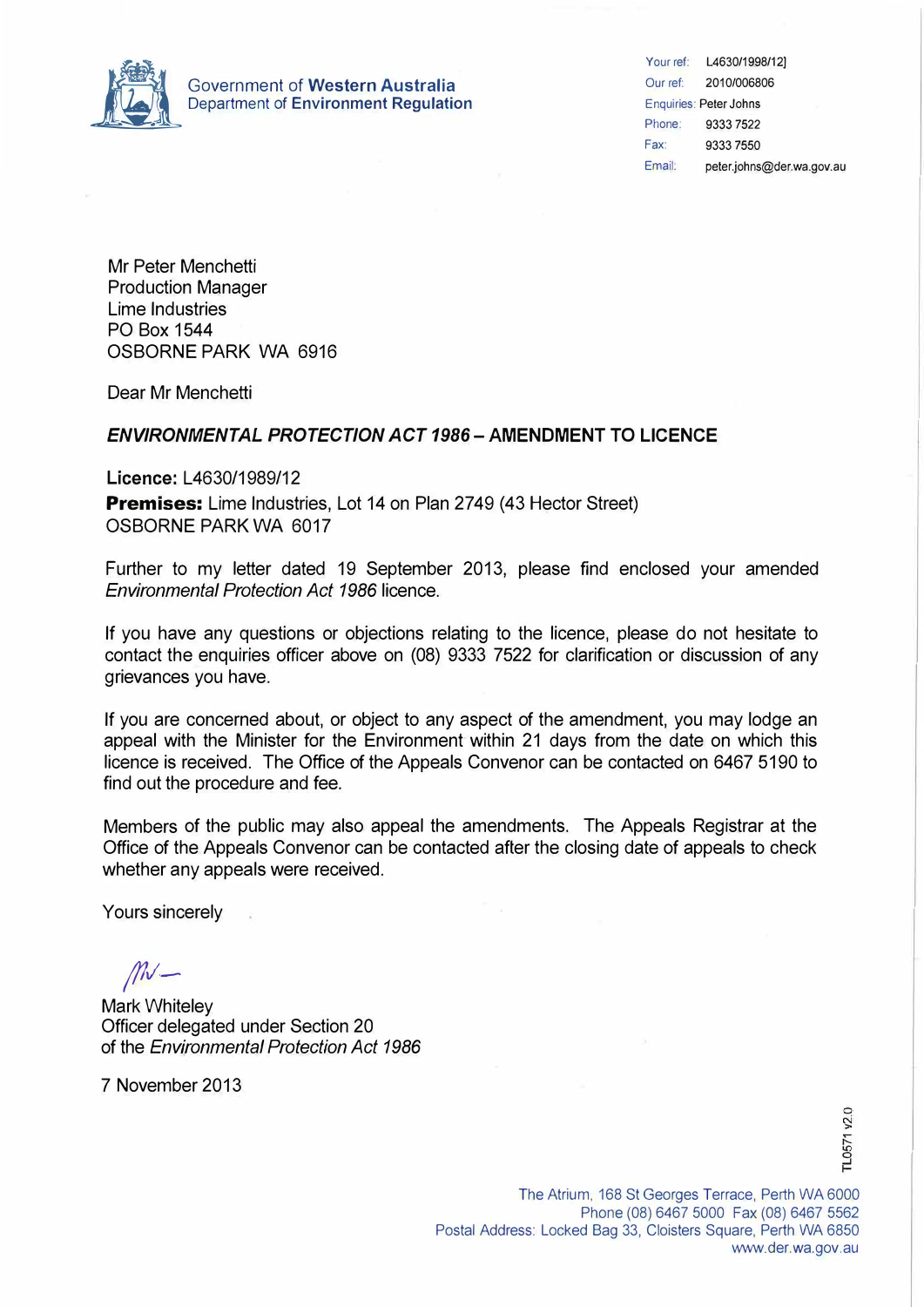$\mathcal{L}^{\text{max}}_{\text{max}}$  and  $\mathcal{L}^{\text{max}}_{\text{max}}$  $\mathcal{L}^{\text{max}}(\mathbf{r})$  .  $\sim 10^7$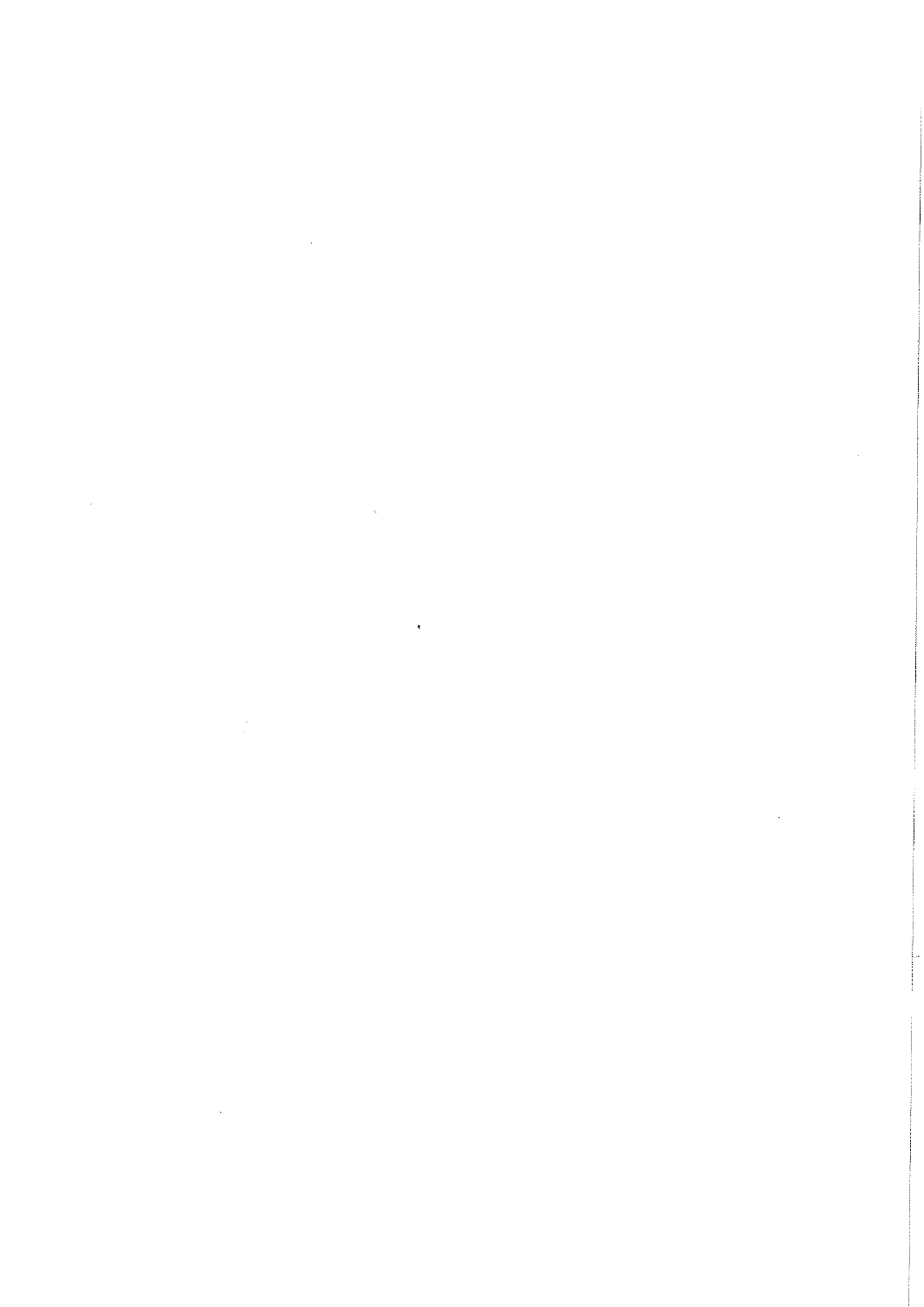

# **AMENDED LICENCE FOR PRESCRIBED PREMISES Environmental Protection Act 1986**

LICENCE NUMBER: L4630/1989/12

FILE NUMBER: 2010/006806

# LICENSEE AND OCCUPIER OF PREMISES

Lime Industries Pty Ltd 43 Hector Street OSBORNE PARK WA 6017 ACN: 141 883 178

# **NAME AND LOCATION OF PREMISES**

Lime Industries Lot 14 on Plan 2749 (43 Hector Street) OSBORNE PARK WA 6017 (As depicted in Attachment 1)

### **PRESCRIBED PREMISES CATEGORY**

Schedule 1 of the Environmental Protection Regulations 1987

| <b>CATEGORY</b> | <b>DESCRIPTION</b>            | <b>CAPACITY</b>                   |
|-----------------|-------------------------------|-----------------------------------|
| 31              | <b>Chemical Manufacturing</b> | More than 2 000 but not more than |
|                 |                               | 10 000 tonnes per year            |

# **CONDITIONS OF LICENCE**

Subject to the conditions of licence set out in the attached pages.

Mark Whiteley Officer delegated under Section 20 of the Environmental Protection Act 1986

7 November 2013

| <b>ISSUE DATE</b>      | Thursday, 15 September 2011                           |
|------------------------|-------------------------------------------------------|
|                        | <b>COMMENCEMENT DATE:</b> Saturday, 17 September 2011 |
| <b>AMENDMENT DATE:</b> | Thursday, 7 November 2013                             |
| <b>EXPIRY DATE:</b>    | Friday, 16 September 2016                             |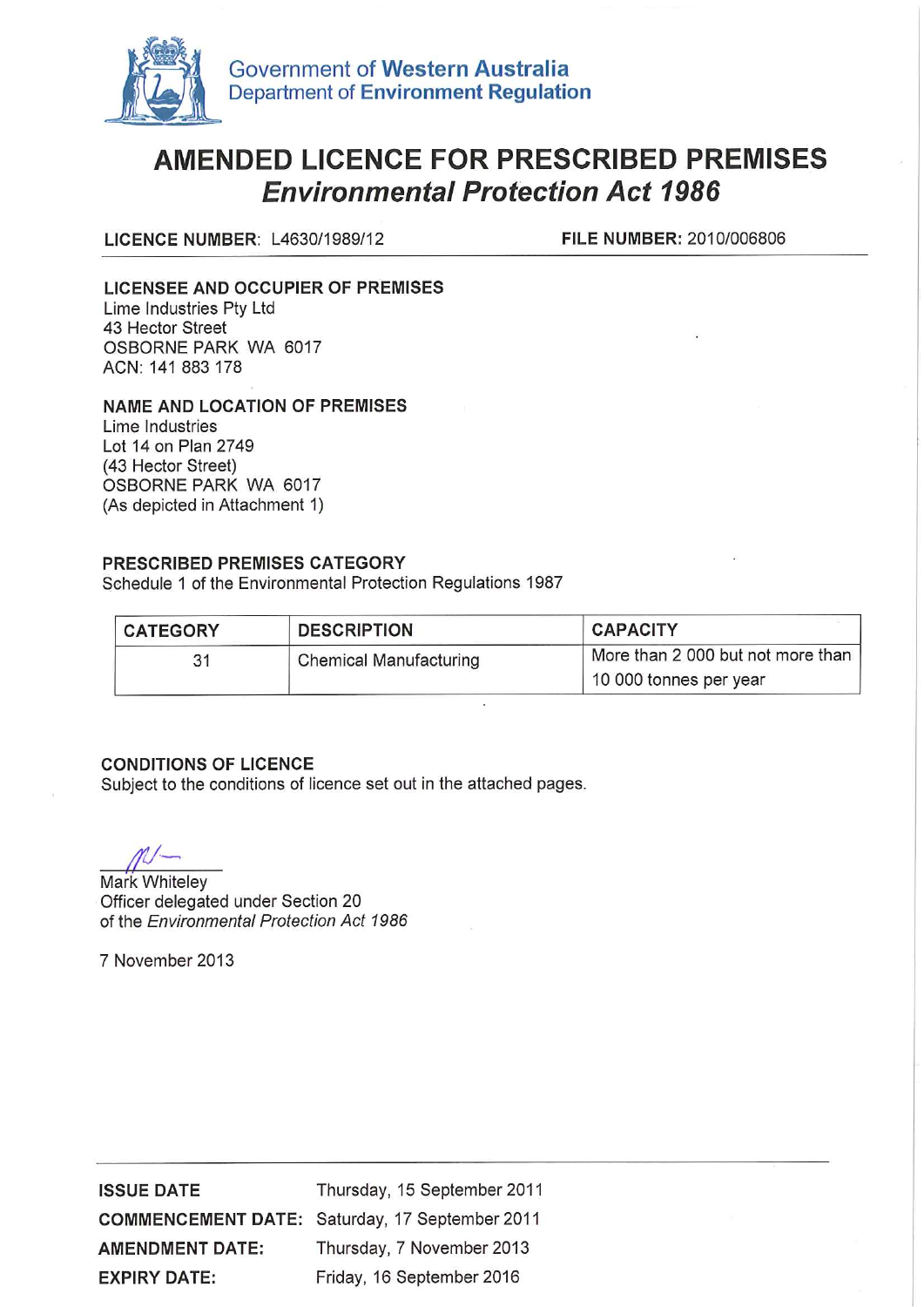$\label{eq:2.1} \frac{1}{\sqrt{2\pi}}\int_{\mathbb{R}^3}\frac{1}{\sqrt{2\pi}}\int_{\mathbb{R}^3}\frac{1}{\sqrt{2\pi}}\int_{\mathbb{R}^3}\frac{1}{\sqrt{2\pi}}\int_{\mathbb{R}^3}\frac{1}{\sqrt{2\pi}}\int_{\mathbb{R}^3}\frac{1}{\sqrt{2\pi}}\int_{\mathbb{R}^3}\frac{1}{\sqrt{2\pi}}\int_{\mathbb{R}^3}\frac{1}{\sqrt{2\pi}}\int_{\mathbb{R}^3}\frac{1}{\sqrt{2\pi}}\int_{\mathbb{R}^3}\frac{1$  $\mathcal{L}^{\text{max}}_{\text{max}}$  and  $\mathcal{L}^{\text{max}}_{\text{max}}$ 

 $\label{eq:2} \frac{1}{2} \int_{\mathbb{R}^3} \frac{1}{\sqrt{2}} \, \mathrm{d} \mu \, \mathrm{d} \mu \, \mathrm{d} \mu \, \mathrm{d} \mu \, \mathrm{d} \mu \, \mathrm{d} \mu \, \mathrm{d} \mu \, \mathrm{d} \mu \, \mathrm{d} \mu \, \mathrm{d} \mu \, \mathrm{d} \mu \, \mathrm{d} \mu \, \mathrm{d} \mu \, \mathrm{d} \mu \, \mathrm{d} \mu \, \mathrm{d} \mu \, \mathrm{d} \mu \, \mathrm{d} \mu \, \mathrm{d} \mu \, \mathrm{d} \mu \, \mathrm$  $\label{eq:2.1} \frac{1}{\sqrt{2}}\int_{0}^{\infty}\frac{1}{\sqrt{2\pi}}\left(\frac{1}{\sqrt{2\pi}}\right)^{2\alpha} \frac{1}{\sqrt{2\pi}}\int_{0}^{\infty}\frac{1}{\sqrt{2\pi}}\left(\frac{1}{\sqrt{2\pi}}\right)^{\alpha} \frac{1}{\sqrt{2\pi}}\frac{1}{\sqrt{2\pi}}\int_{0}^{\infty}\frac{1}{\sqrt{2\pi}}\frac{1}{\sqrt{2\pi}}\frac{1}{\sqrt{2\pi}}\frac{1}{\sqrt{2\pi}}\frac{1}{\sqrt{2\pi}}\frac{1}{\sqrt{2\pi}}$ 

 $\sim 0.01$  and  $\sim 10$ 

 $\label{eq:2.1} \frac{1}{\sqrt{2}}\left(\frac{1}{\sqrt{2}}\right)^{2} \left(\frac{1}{\sqrt{2}}\right)^{2} \left(\frac{1}{\sqrt{2}}\right)^{2} \left(\frac{1}{\sqrt{2}}\right)^{2} \left(\frac{1}{\sqrt{2}}\right)^{2} \left(\frac{1}{\sqrt{2}}\right)^{2} \left(\frac{1}{\sqrt{2}}\right)^{2} \left(\frac{1}{\sqrt{2}}\right)^{2} \left(\frac{1}{\sqrt{2}}\right)^{2} \left(\frac{1}{\sqrt{2}}\right)^{2} \left(\frac{1}{\sqrt{2}}\right)^{2} \left(\$  $\label{eq:2.1} \frac{1}{\sqrt{2}}\int_{\mathbb{R}^3}\frac{1}{\sqrt{2}}\left(\frac{1}{\sqrt{2}}\right)^2\frac{1}{\sqrt{2}}\left(\frac{1}{\sqrt{2}}\right)^2\frac{1}{\sqrt{2}}\left(\frac{1}{\sqrt{2}}\right)^2.$ 

 $\label{eq:2.1} \mathcal{L}(\mathcal{L}^{\text{max}}_{\mathcal{L}}(\mathcal{L}^{\text{max}}_{\mathcal{L}})) \leq \mathcal{L}(\mathcal{L}^{\text{max}}_{\mathcal{L}}(\mathcal{L}^{\text{max}}_{\mathcal{L}}))$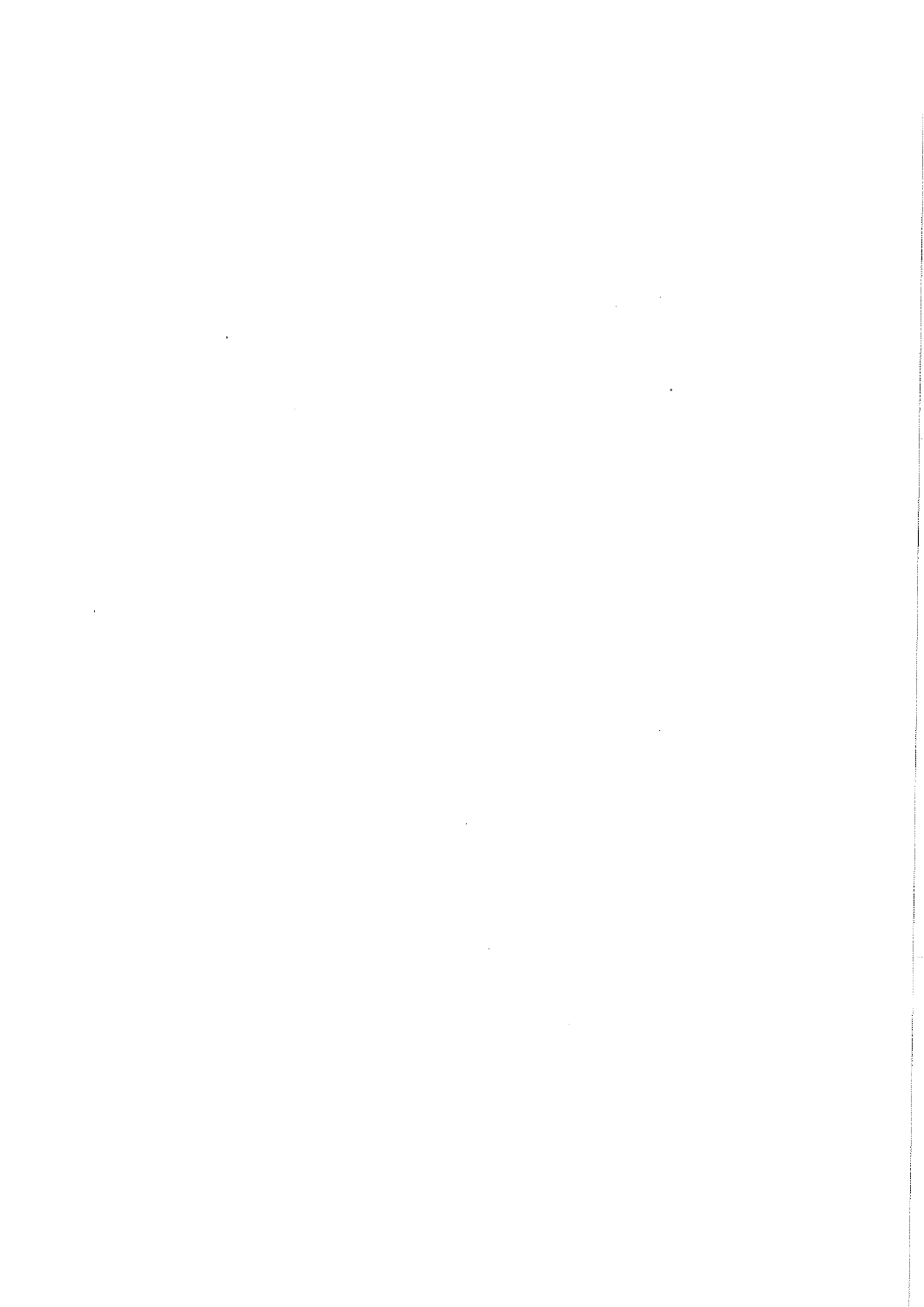# DEPARTMENT OF ENVIRONMENT REGULATON

# **Environmental Protection Act 1986**

#### **LICENCE NUMBER: L4630/1989/12**

#### **FILE NUMBER: 2010/006806**

#### **PREAMBLE**

The following statements in this Preamble either paraphrase sections of the Environmental Protection Act 1986 or provide relevant background information for the licensee. They should not be regarded as conditions of licence.

#### **Applicability**

This licence is issued to Lime Industries Pty Ltd located at 43 Hector Street, Lot 14 on Plan 27949, Osborne Park (Attachment 1), which is a prescribed premises within Schedule 1 of the Environmental Protection Regulations 1987, as outlined in Table 1:

# Table 1: Category under which Lime Industries Pty Ltd at 43 Hector Street is prescribed.

| Category<br>number | Category<br>name          | Description                                                                    |
|--------------------|---------------------------|--------------------------------------------------------------------------------|
| 3 <sup>1</sup>     | Chemical<br>Manufacturing | Premises on which chemical products are manufactured<br>by a chemical process. |

#### **Throughput**

The quantity of lime products produced from this premises shall not exceed 10,000 tonnes per year. Any increase greater than 10 per cent above this shall not occur unless the licensee has been granted prior approval in writing from the Director.

#### **Emergency, Accident or Malfunction**

The licensee should inform the Director as soon as practicable of the identification of any discharge of waste which has occurred as a result of an emergency, accident or malfunction, or extreme weather conditions, otherwise than in accordance with any condition of this licence and has caused or is likely to cause pollution.

#### **Alteration to Premises**

Prior to making any significant alterations to the premises which may affect the air, water or noise emissions from the premises the licensee must submit a proposal to the Director accompanied by supporting information and plans which allow the environmental impact of that change to be assessed.

#### **General Requirements**

The following statements paraphrase sections of the Environmental Protection Act 1986 and are included for the information of the licensee.

- the licensee should take all reasonable and practicable measures to prevent pollution of the environment.
- noise emissions from operations on site are required to comply with the *Environmental* Protection (Noise) Regulations 1997.
- the licensee should take all reasonable and practicable measures to prevent or minimise the emission of odours from the premises.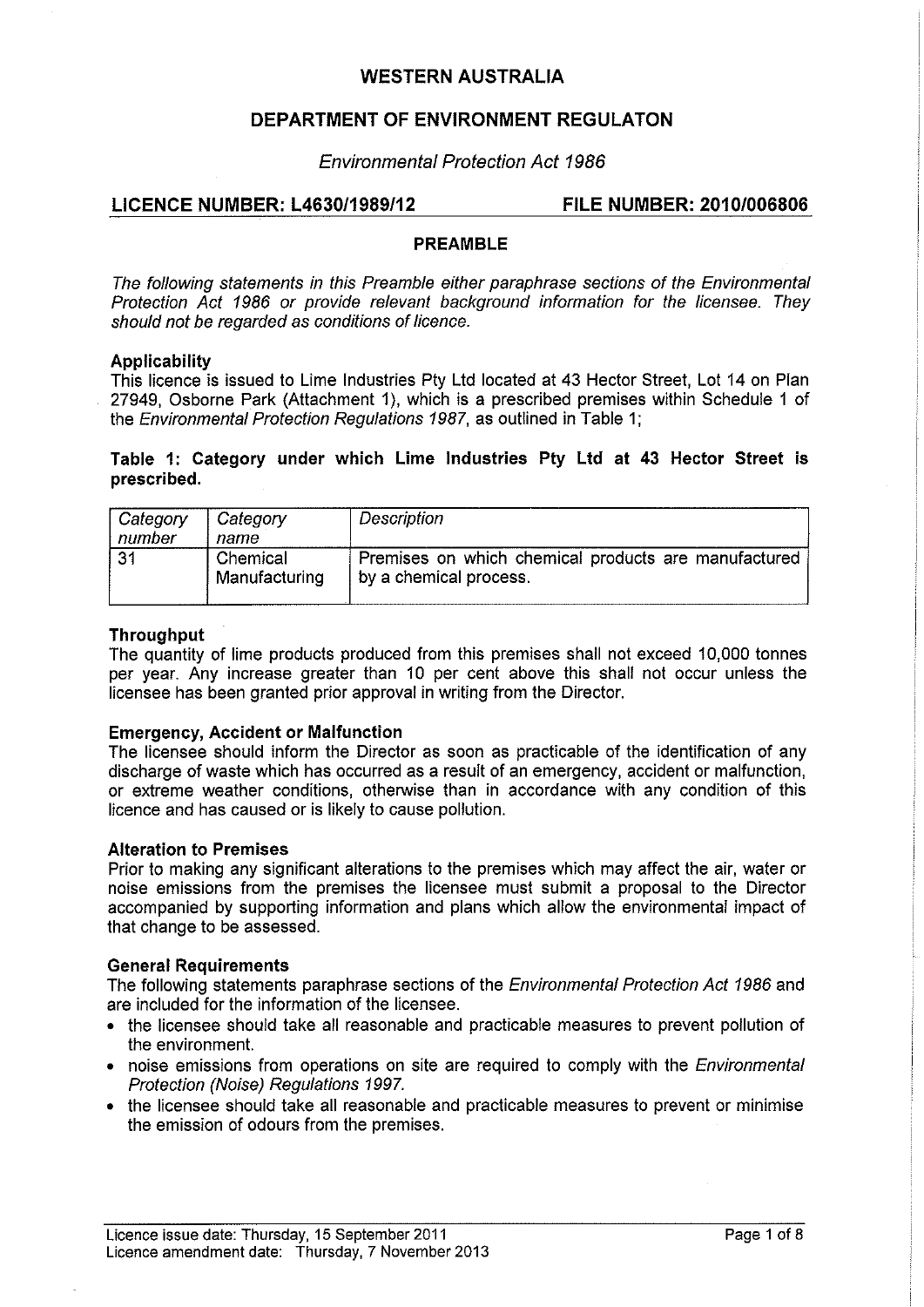# DEPARTMENT OF ENVIRONMENT REGULATON

**Environmental Protection Act 1986** 

### LICENCE NUMBER: L4630/1989/12

#### **FILE NUMBER: 2010/006806**

#### **CONDITIONS OF LICENCE**

#### **DEFINITIONS**

"Director" means Director, Environmental Regulation Division of the Department of Environment Regulation for and on behalf of the Chief Executive Officer as delegated under Section 20 of the Environmental Protection Act 1986; and

"Director" for the purpose of correspondence means-

Regional Manager, Industry Regulation, Swan Region Department of Environment Regulation Locked Bag 33 **CLOISTERS SQUARE WA 6850** Telephone: (08) 9333 7510 Facsimile: (08) 9333 7550

#### **GENERAL CONDITIONS**

# ANNUAL AUDIT COMPLAINACE REPORT (AACR)

 $G1$ The licensee shall by 16 August in each year, provide to the CEO an annual audit compliance report in the form in Attachment 2 to this licence, signed and certified in the manner required by Section C of the form, indicating the extent to which the licensee has complied with the conditions of this licence, and any previous licence issued under Part V of the Act for the Premises, during the period beginning 1 August in the previous year and ending on 31 July in that year.

# AIR POLLUTION CONTROL CONDITIONS

ACCESS WAYS, ROADWAYS AND PLANT GROUNDS

- The licensee shall ensure that all trafficked areas are paved, sealed or otherwise  $A1(a)$ treated and maintained in a manner which ensures that no visible dust crosses the boundary of the premises.
- $A1(b)$ The licensee shall ensure that spillages are swept, hosed or vacuumed clean as required to prevent the emission of visible dust from crossing the boundary of the premises.

GENERAL PLANT - DUST GENERATION CONTROL

 $A2$ The licensee shall ensure that routine maintenance and housekeeping practices are employed to ensure that there is no accumulation of waste materials in or around the premises which may lead to visible dust crossing the boundary of the premises.

#### **GENERAL PLANT - DUST EMISSION CONTROL**

The licensee shall ensure that plant components likely to influence the level of dust  $A3$ emissions, including flexible connections, fittings, seals and fan casings are maintained in good order so as to prevent visible dust crossing the boundary of the premises.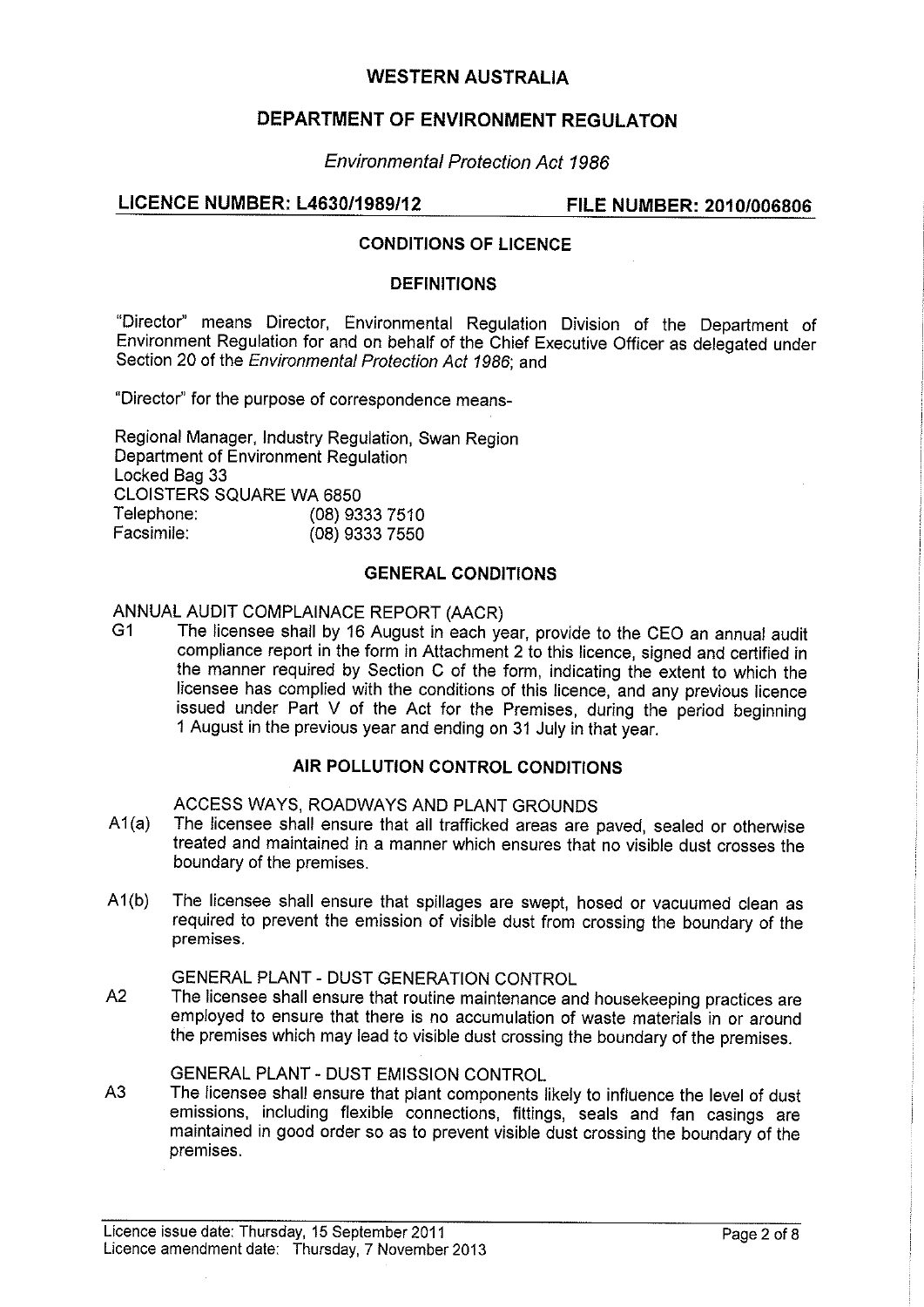# DEPARTMENT OF ENVIRONMENT REGULATON

# **Environmental Protection Act 1986**

# **LICENCE NUMBER: L4630/1989/12**

# **FILE NUMBER: 2010/006806**

# QUICKLIME STORAGE SILOS

- The licensee shall ensure that silos used for the storage of bulk, powdered unslaked  $A<sub>4</sub>$ lime (quicklime) shall meet the following specifications:
	- air discharged from any silo during filling shall pass through a dust collector  $(i)$ fitted with either a mechanical rapping or a reverse pulse air cleaning system. The minimum filter area required in each case is 23 square metres and 9 square metres respectively.
	- $(ii)$ the mechanical rapping or reverse pulse air systems shall be tested at least monthly and repaired immediately if found not to be working efficiently,
	- $(iii)$ the filter bags or cartridge elements shall be examined at least monthly for evidence of leaks or unacceptable build-up of a hard "cake" on the surfaces, and replaced immediately if necessary,
	- the air outlet from the dust collector shall be piped to within one metre of the  $(iv)$ around: and
	- $(v)$ spare filter bags or cartridge elements, sufficient for a total replacement, shall be kept by the licensee at all times.

### **INSPECTION PORTS AND HATCHES**

A<sub>5</sub> The licensee shall ensure that all inspection ports and hatches are sealed during silo filling such that no dust is emitted.

# REMEDIAL ACTION IF QUICKLIME DUST EMISSIONS OCCUR

- $A6(a)$ The licensee shall ensure that during the filling of the silo, if there is visible quicklime dust being emitted from any dust collector outlet, hose or coupling, the fault leading to that emission is rectified before the silo is filled from any additional trucks.
- $A6(b)$ The licensee shall ensure if dust is visibly being carried off the premises, the silo filling shall cease immediately until appropriate measures have been taken to prevent dust being carried off the premises.

QUICKLIME RECEIVAL, STORAGE AND PROCESS AREA - OLDER SECTION

- The licensee shall ensure that all bulk quicklime deliveries are conducted in a  $A7(a)$ manner which prevents or minimises the emission of airborne dust from the building.
- $A7(b)$ The licensee shall ensure that the operation of the slaking (hydrating) and screening section is conducted to prevent or minimise the emission of airborne dust from the building.

#### **CONCRETE APRON TO VATS**

- The licensee shall ensure that the concrete apron in front of the vats are scraped  $A8(a)$ and hosed clean every second working day or more.
- $A8(b)$ The licensee shall not let any lime slurry on the apron to dry out between cleaning.

# **VEHICLE WASH DOWNS**

The licensee shall ensure that following loading, any adhering lime slurry or dust on A<sub>9</sub> any portion (including wheels) of a truck, or any other vehicle, is washed off prior to the vehicle leaving the premises. Water run-off shall be directed only to a slurry pit or settling pond.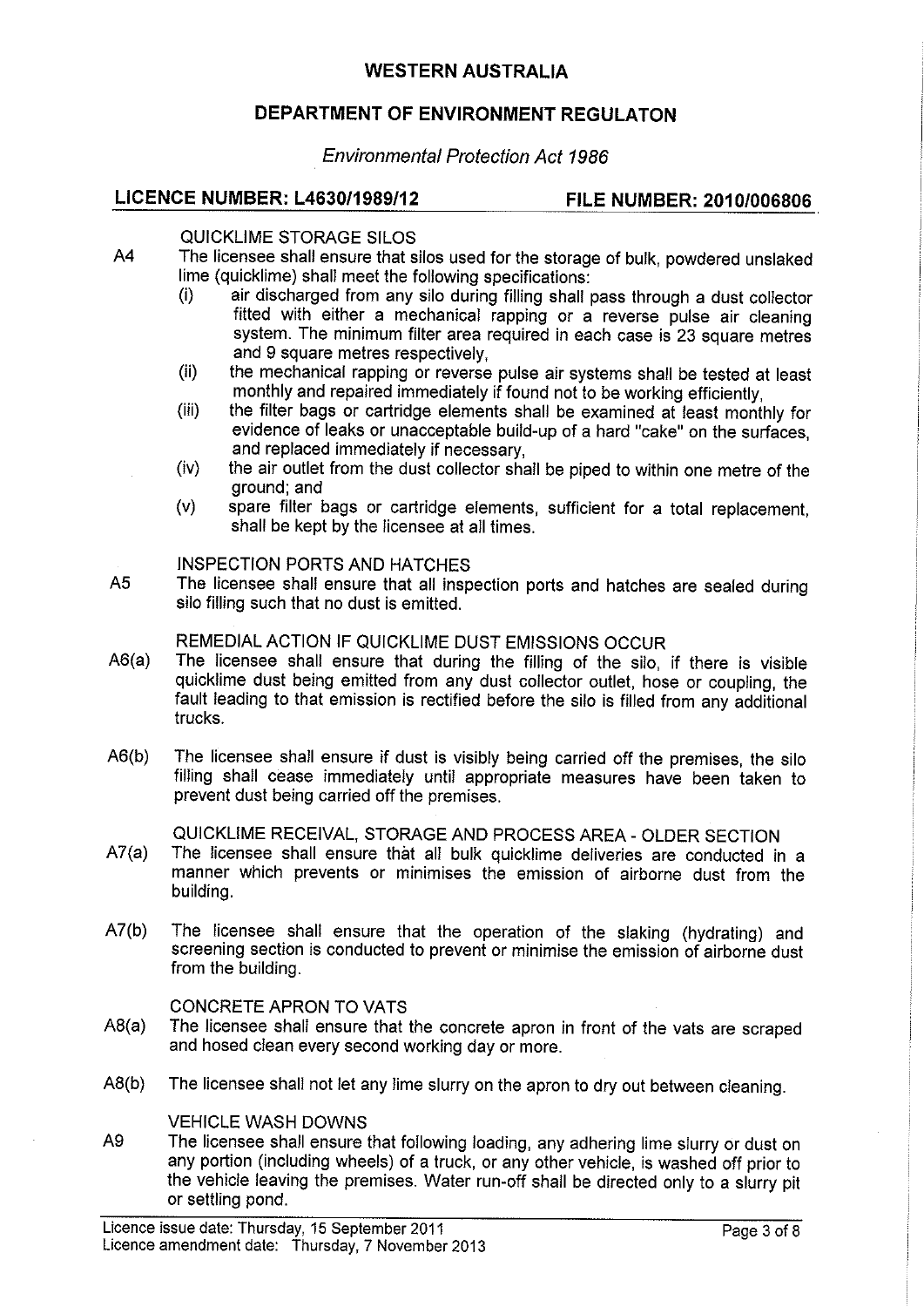# DEPARTMENT OF ENVIRONMENT REGULATON

#### **Environmental Protection Act 1986**

#### **LICENCE NUMBER: L4630/1989/12**

# FILE NUMBER: 2010/006806

#### **WATER POLLUTION CONTROL CONDITIONS**

HYDROCARBON SPILLAGE MANAGEMENT

The licensee shall immediately collect any liquid resulting from spills or leaks of fuel,  $W1$ oil or other hydrocarbons on the premises for disposal or reuse.

#### **FUEL AND OIL TRAPS**

The licensee shall ensure vehicle washdown areas are equipped with fuel/oil traps  $W<sub>2</sub>$ and provisions to ensure detergents or solvents are contained within an impervious sump for disposal or reuse.

#### WASTE MANAGEMENT FROM ANCILLARY PREMISES

W<sub>3</sub> The licensee shall direct wastewater from the process plant, mechanical workshops and laboratory areas to an impervious sump for treatment or disposal by a licensed contractor.

# RETENTION OF CONTAMINATED STORMWATER

W4 The licensee shall ensure that wastewater is retained on the premises for treatment or disposal by a licensed contractor.

#### **DRAINAGE**

W<sub>5</sub> The licensee shall ensure that all wastewater from the paved or sealed areas are directed to a slurry pit or settling pond for treatment or disposal by a licensed contractor.

# MAINTENANCE OF SETTLING PONDS AND TRAPS

W<sub>6</sub> The licensee shall ensure that any slurry pit, settling ponds, silt traps and fuel/oil traps are maintained and cleaned out, as appropriate, to ensure the continued performance of the system.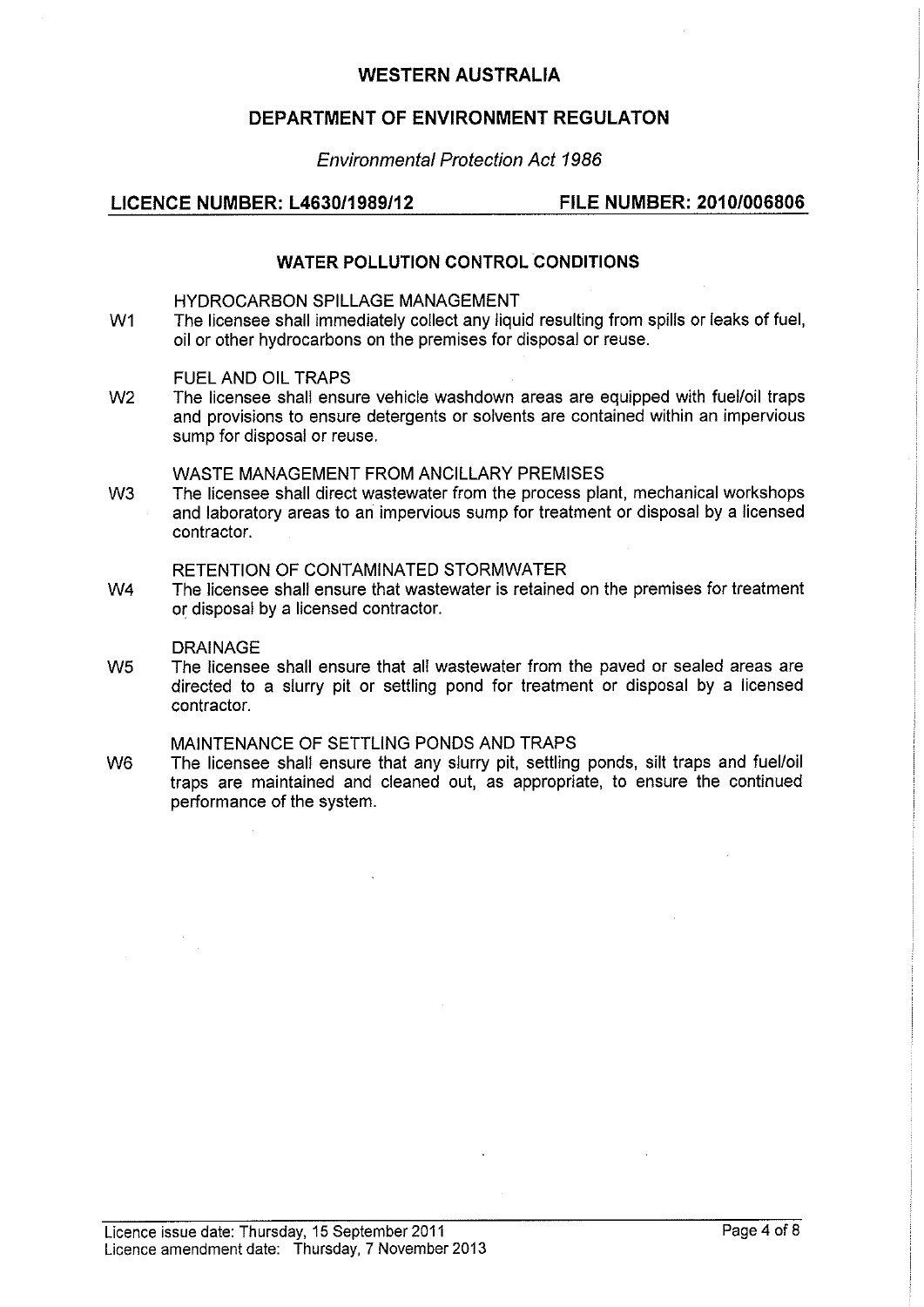# DEPARTMENT OF ENVIRONMENT REGULATON

# **Environmental Protection Act 1986**

# **LICENCE NUMBER: L4630/1989/12**

# **FILE NUMBER: 2010/006806**

# **ATTACHMENT 1: Plan of Premises**

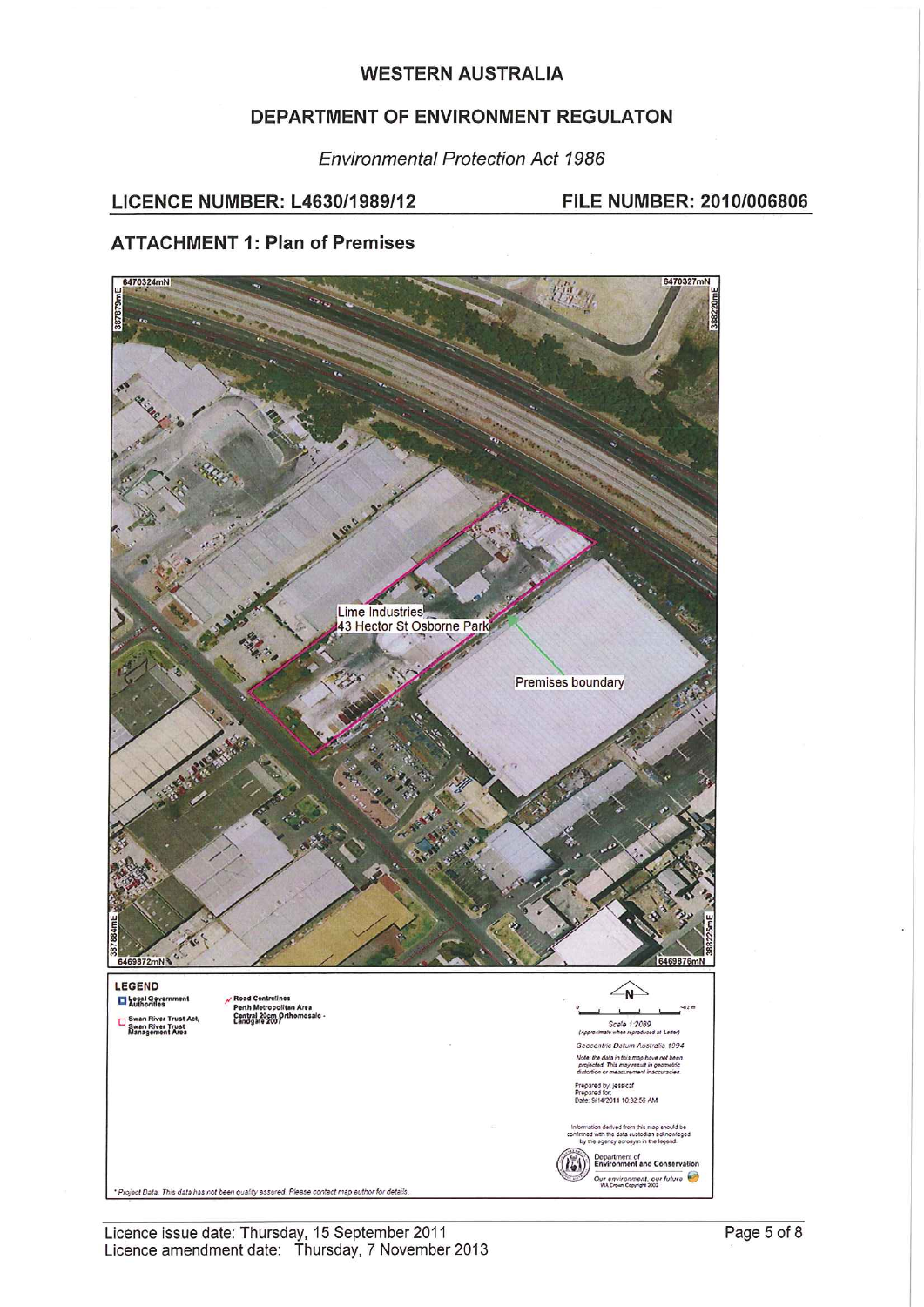# DEPARTMENT OF ENVIRONMENT REGULATON

**Environmental Protection Act 1986** 

# **LICENCE NUMBER: L4630/1989/12**

# **FILE NUMBER: 2010/006806**

# **ATTACHMENT 2: Annual Audit Compliance Report**

#### **SECTION A LICENCE DETAILS**

| Licence Number:   | Licence File Number: |
|-------------------|----------------------|
| Company Name:     | ABN:                 |
| Trading as:       |                      |
| Reporting period: | to                   |

#### STATEMENT OF COMPLIANCE WITH LICENCE CONDITIONS

1. Were all conditions of licence complied with within the reporting period? (please tick the appropriate box)<br>
Yes  $\Box$  Please proceed to Section C

 $No \square$  Please proceed to Section B

Each page must be initialed by the person(s) who signs Section C of this annual audit compliance report

INITIAL: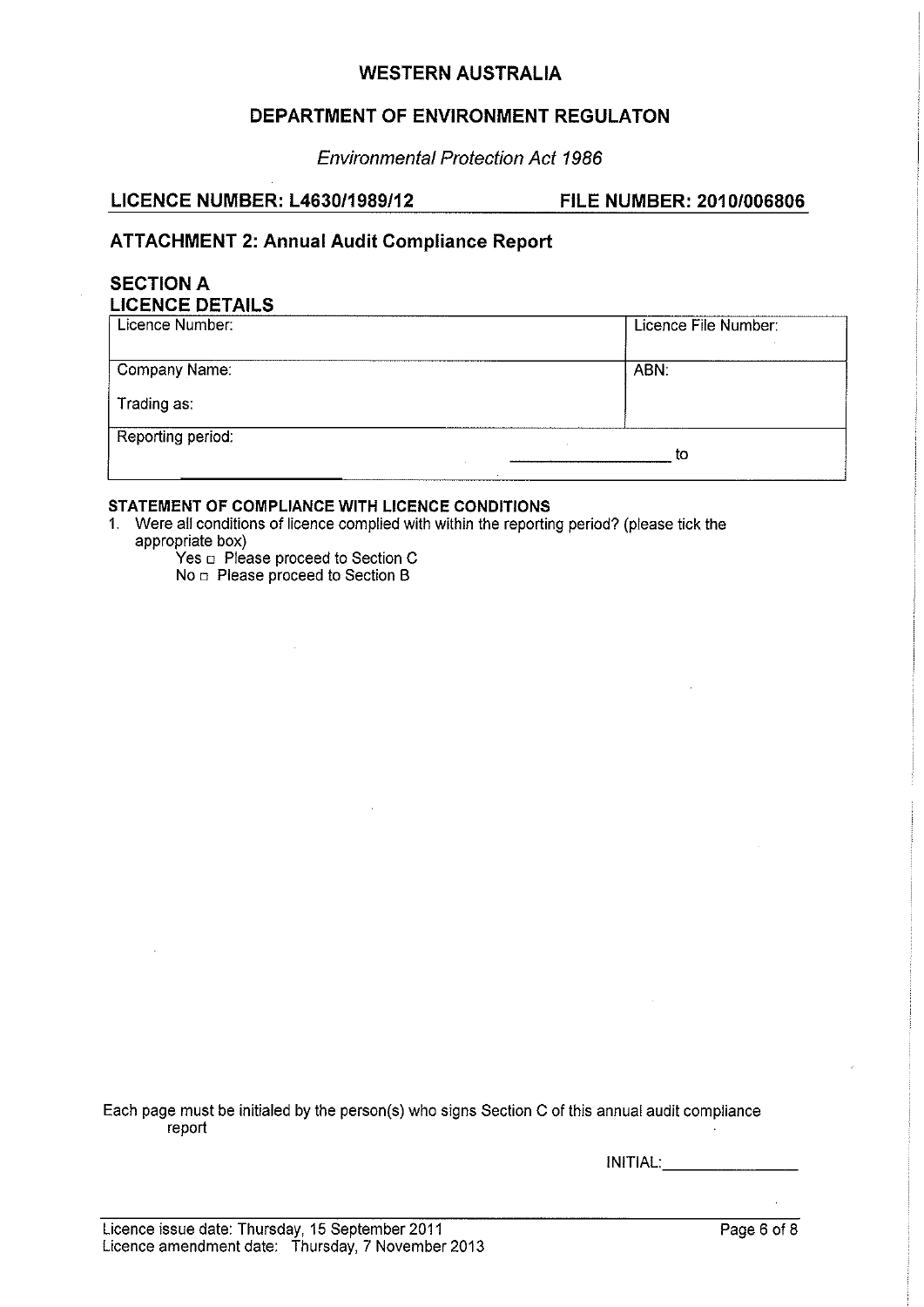# DEPARTMENT OF ENVIRONMENT REGULATON

# **Environmental Protection Act 1986**

# **LICENCE NUMBER: L4630/1989/12**

# **FILE NUMBER: 2010/006806**

| <b>SECTION B</b>                                                                                                                       |  |
|----------------------------------------------------------------------------------------------------------------------------------------|--|
| DETAILS OF NON-COMPLIANCE WITH LICENCE CONDITION.<br>Please use a separate page for each licence condition that was not complied with. |  |
| a) Licence condition not complied with?                                                                                                |  |
|                                                                                                                                        |  |
|                                                                                                                                        |  |
| b) Date(s) when the non compliance occurred, if applicable?                                                                            |  |
|                                                                                                                                        |  |
|                                                                                                                                        |  |
|                                                                                                                                        |  |
| c) Was this non compliance reported to DER?                                                                                            |  |
|                                                                                                                                        |  |
| $\square$ Yes<br><b>C Reported to DER verbally</b><br>Date<br>$\Box$ No                                                                |  |
| □ Reported to DER in writing<br>Date $\_$                                                                                              |  |
|                                                                                                                                        |  |
|                                                                                                                                        |  |
| d) Has DER taken, or finalised any action in relation to the non compliance?                                                           |  |
|                                                                                                                                        |  |
| e) Summary of particulars of non compliance, and what was the environmental impact?                                                    |  |
|                                                                                                                                        |  |
|                                                                                                                                        |  |
|                                                                                                                                        |  |
|                                                                                                                                        |  |
| f) If relevant, the precise location where the non compliance occurred (attach map or diagram)                                         |  |
|                                                                                                                                        |  |
| g) Cause of non compliance                                                                                                             |  |
|                                                                                                                                        |  |
|                                                                                                                                        |  |
|                                                                                                                                        |  |
|                                                                                                                                        |  |
| h) Action taken or that will be taken to mitigate any adverse effects of the non compliance                                            |  |
|                                                                                                                                        |  |
|                                                                                                                                        |  |
|                                                                                                                                        |  |
|                                                                                                                                        |  |
| i) Action taken or that will be taken to prevent recurrence of the non compliance                                                      |  |
|                                                                                                                                        |  |
|                                                                                                                                        |  |

Each page must be initialed by the person(s) who signs Section C of this annual audit compliance report

INITIAL: And the state of the state of the state of the state of the state of the state of the state of the state of the state of the state of the state of the state of the state of the state of the state of the state of t